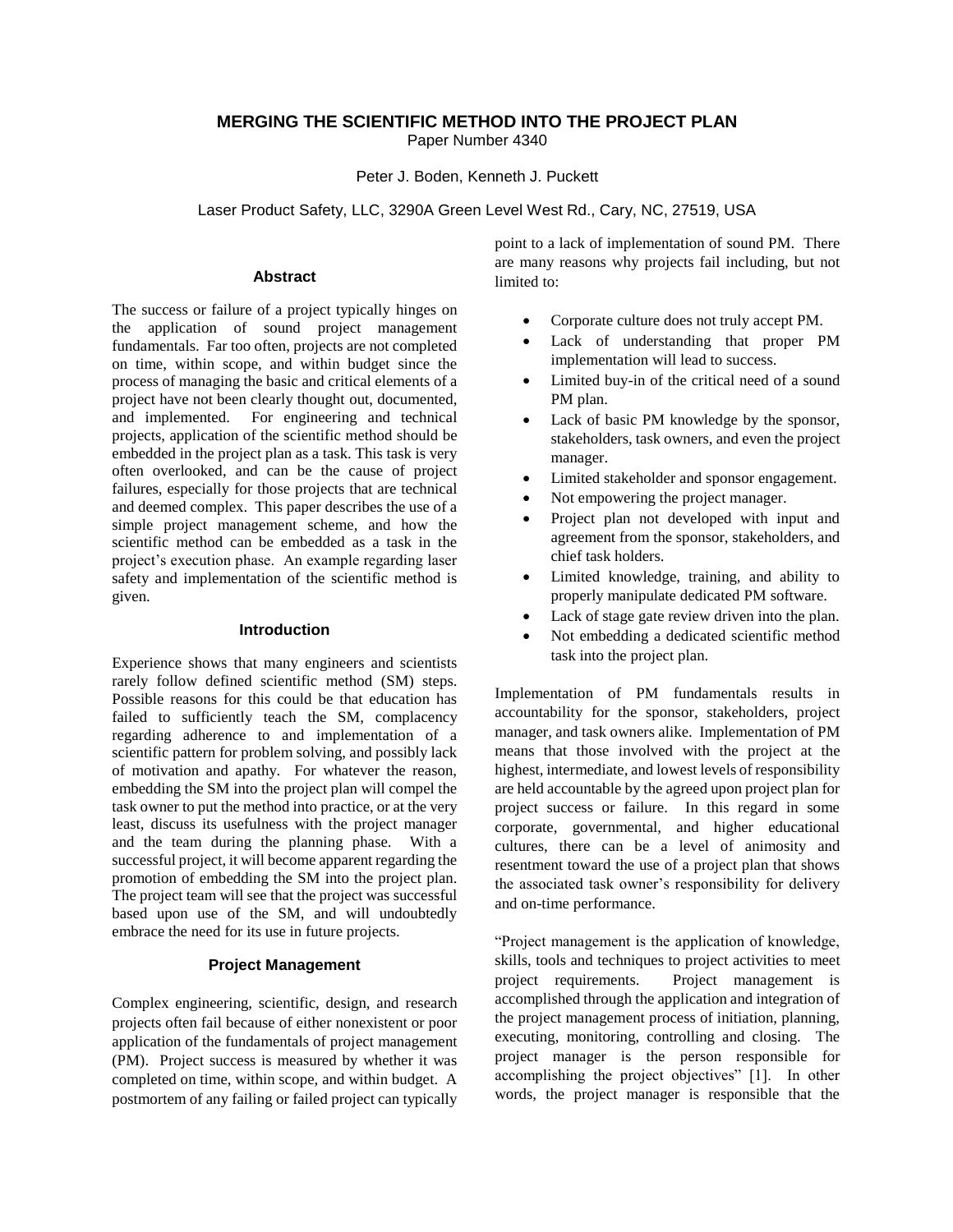project is completed on time, within scope, and within budget. These are known as the triple constraints, and their relationship is that if one constraint changes, at least one of the other constraints is likely to be affected.

In its simplest form, PM is managing all the elements of a project leading to success. If the project sponsor, stakeholders, and task owners are not familiar with specific and dedicated PM software to be used, then this could be a warning to the project manager that the project may not go as smoothly as initially anticipated. Unfamiliarity with the defined project management software platform by the team is one critical signal that the project manager must address.

Microsoft® (MS) Project, for example, is a dedicated project management software tool and includes modules for project work and project teams, schedules and finances, resourcing, budget management, report forms, data exchange, and other PM tools. MS Project and other dedicated and proprietary PM software, takes some level of training and familiarity to successfully drive and operate these types of platforms.

The role of the project manager is to develop the project master plan and ensure that it gets implemented successfully so that the triple constraints are met. It is vital that the project manager drives buy-in of the plan from the sponsor and chief stakeholders. This can be accomplished by developing a simple yet effective project plan scheme.

In the case where the project manager has determined that the project team is not familiar with, or does not have the time resource to adequately study and learn at some appropriate level the dedicated PM software platform to be used, then consideration should be given to using, for example, well-known MS Excel and MS Word to create a simple, yet effective project management scheme. The concept is to use a simplified PM scheme until such time the project manager and the organization feels comfortable moving toward a more sophisticated level of project management by using dedicated PM software.

The Gantt chart is the fundamental tool used to manage a project, and an Excel spreadsheet can easily be used to develop an effective project plan architecture. For example, the top rows of the chart (spreadsheet project plan) can show the project name, start and finish dates, sponsor, chief stakeholders, project manager, and the like. Beneath this information, the project timeline

(baseline) can be shown within a row having column headings in months, weeks, days, or whatever interval fits the needs of the project.

The Gantt chart can then be structured with four critical phases each embedded with stakeholder stage gate review shown in the far left column having separate rows with subheadings of initiation, planning, execution, and close-out with baselines. This is where color coding of the Gantt chart becomes critical. The project manager can choose various colors to distinguish baselines, phases, stage gate review tasks, technical tasks, milestones, etc. Task dependencies can also be shown using a color coding scheme, graphic arrows, or just text to indicate whether tasks should be done in series or in parallel.

The project manager can easily build tasks in separate rows under each phase showing the name of tasks and other specifics as deemed necessary. Columns to the right of the tasks can be titled to show the approximate percent of the task completed (0, 25, 50, 75, 100 percent), and task owners. Again, the project manager can construct the plan using any number of colors which should be shown in a key on the project plan. The project manager can make effective use of inserting comments distinguished by carrots for any task, and along any baseline for the project phases. The comment carrots can also be used to distinguish milestones. A typical color coding can include blue for the baseline, black for task completed, yellow for caution, and red for task stoppage needing stakeholder and possibly sponsor intervention.

The project manager can develop MS Word documents to support the Gantt chart project plan. Documents can be developed such as the project Charter, Change Request, Budget, Resource Allocation, Status Reports, Stage Gate Review Model, Dashboard, and others critical to the project. These documents, and especially the Status Report and Dashboard are critical for highlevel communication by the project manager to the organization, sponsor, and stakeholders.

Regardless of what type of software is used to manage engineering, scientific, design, or research projects, thought should be given to embedding a dedicated task in the execution phase with regard to the scientific method.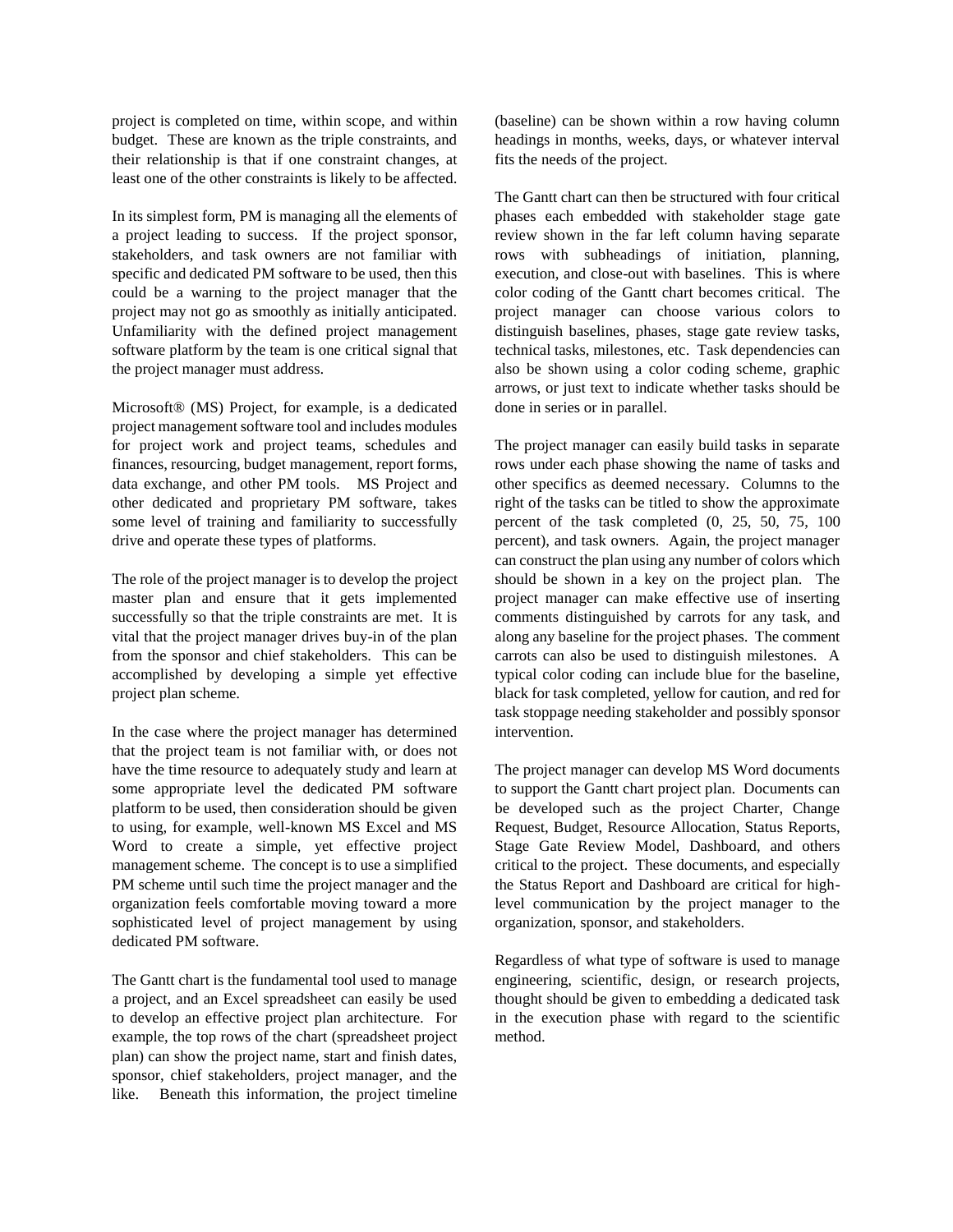## **The Scientific Method**

A scientific method (SM) in its most basic form is any method that applies a logic of effective thinking based on fundamentals to solve a specific problem, or set of problems.

There are a number of important processes that can be embedded into a project plan as a task. Regarding technical projects, one of these often overlooked is embedding a specific scientific method as a task into the project's planning and execution phases. This task when methodically followed, will eliminate much ambiguity in method, results, conclusions, and recommendations to the sponsor and stakeholders.

The SM has been called by many names including method of inquiry, experimental method, method of discovery, scientific investigation, and research method, among others. Application of the SM is not restrictive, rather it encourages creativity, innovation, problem solving, challenge of the solution, conclusions and recommendations. The core of the SM resides on three pillars: observation, measurement, and analysis of results.

Project management theory and the scientific method is nothing new. What is new as proposed in this paper, is the philosophy that the SM should be driven as a critical discussion point during the planning phase, and that the project manager is responsible for driving this discussion. In almost all cases, the results of these discussions will be the embedding of a dedicated SM task into the execution phase of the project.

The SM can be thought of as a method or process to follow to solve a problem. It organizes, and clarifies thoughts and moves in a direction to ensure that the project is successful by limiting scope creep, and wandering within the principal technical tasks. In many cases, project plans used for developing products, standards, regulations, and conducting research in some way implement the basic steps of the SM. However, most project plans do not include the definitive steps of such in the execution phase.

The scientific method will initially seem complex in its nature, but as one studies its pattern, it becomes obvious that it is quite simplistic in its objective approach. It is not only an effective tool that can be used by engineers, scientists, designers, and researchers, but can be applied to almost any field including education, economics, and

the like. It is a straightforward and simple guide to ensure that basic and critical questions to be answered are driven into the project plan.

One SM example is, The General Pattern of the Scientific Method, that is a well-defined process for problem originating, preventing, solving, and challenge of solution. It is just an improvement guide of the centuries-old, The Scientific Method, which is the basic method by which we refine, extend, and apply knowledge through problem origination, prevention, solution, and challenge of solution [2]. It includes a more defined breakdown of the steps including developing logical alternate solutions to solve the problem, and developing and challenging a hypothesis. It is up to the project manager with team consensus to determine how detailed the SM should be to meet the needs of the project plan.

The scientific method is the basic method by which we refine, extend, and apply knowledge in all fields through problem orientation, preventive solution, and challenge of solution. Human thought is not a random operation. Thus, in almost any complex human activity that is repeated over and over, one can safely assume that there will be patterns to the activity [2]. Embedding this method (construed as a set of operations) into a project management plan assures a higher confidence that complex projects will be completed on time, within budget, and within scope. The project's sponsor and stakeholders will be obliged to take notice, and the task owner will be obligated to follow and implement some level of the SM.

The scientific method has many advantages for being worked into a project plan. Some of these include:

- Serves as a guide to organization, direction, solution, challenge, action, recommendation.
- A general method not solely for engineers, scientists, designers, and researchers.
- Will not by itself accomplish results, rather it is useful as a guide.
- Serves as a directional finder to solve future problems.
- Flexible as it is not an absolute rigid process.

There are other problem solving methods, some more complex, some simpler. One is the Osborn-Parnes Process that includes defining only six steps. Regardless of which method is used as a problem solving tool, it should be designed into the project plan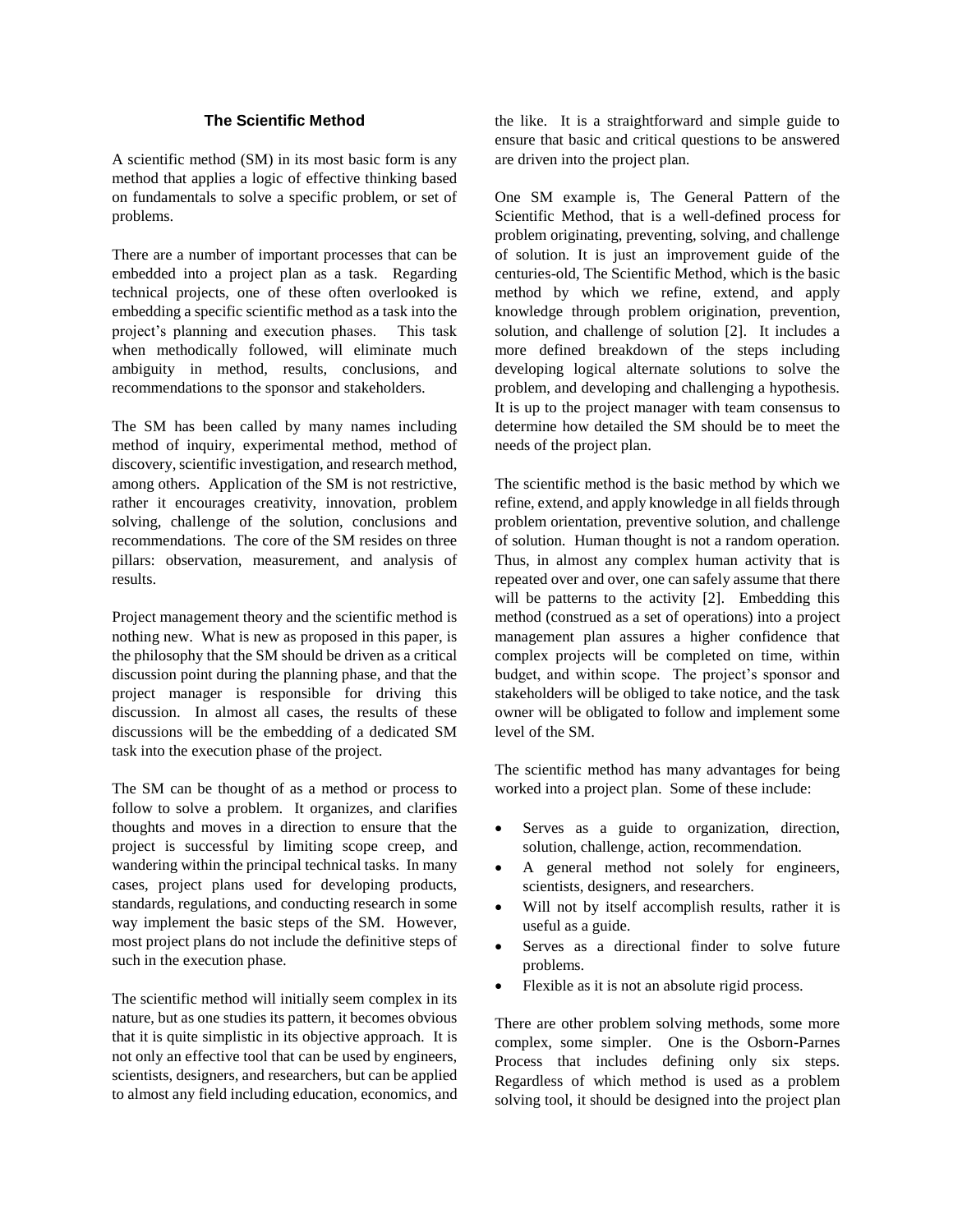and it should be built on a basis of developing objective conclusions and recommendations for the project sponsor and stakeholders.

The chief steps of a scientific method include but are not specifically limited to:

- Defining the problem to be solved.
- Gathering and evaluating the evidence (e.g. review of literature, existing data, etc.).
- Defining the experiment.
- Conducting the experiment.
- Analyzing the data.
- Developing objective conclusions based on the data.
- Recommending action to stakeholders.

### **Bringing it Together**

It is believed that there is still a considerable misunderstanding (or lack of knowledge) in the management of engineering, scientific, design, and research projects and embedding within the project a standardized approach to problem solving. This approach should not be vague, rather is should be clear, concise, and clearly understood in its purpose and reason to be in a project plan. A project manager who is responsible for such a project is engaging in "project scientific management" (PSM). PSM is not, however, considered to be a theoretical perfect blend of project management and the scientific method, rather, it is more than likely to be a blend to meet the needs and goals of the project leading to success. This is the combined application of PM and SM fundamentals into a project management scheme. In many cases, the manager of a technical project may not be trained in the specific field, so the use of the scientific method within the project plan is often overlooked.

Simply knowing how to perform and complete a project task successfully may not be enough, however. The scientific method helps with organizing problemsolving guidance techniques. Both top and mid-level managers should incorporate the SM into their internal operations, planning, decision making, research, and problem solving. In a top-down approach, an optimal way to accomplish this is to develop SM training programs for staff so that they become familiar with its purpose, use, and implementation. Policies can be developed and implemented to embed SM into technical projects, especially those that are deemed to be complex.

With many projects, the stakeholders and possibly the project managers have not been exposed to the scientific method, and the project manager will need to demonstrate that the method should be made part of the plan. In other words, the project manager will have to educate the stakeholders on the importance of embedding SM into the plan. The project manager with input from the team, should attempt to build into the project plan a logical pattern to eventually solve the problem.

An important recommendation for project managers is to study the scientific method prior to development of the project plan, and to share that knowledge during the planning phase with the sponsor, stakeholders, and team in an effort to develop concurrence that said task should be shown in the project's execution phase.

### **Example**

Regarding laser safety and implementation of the scientific method, one abbreviated example shared here, is the investigation of a laser safety eye accident and application of ANSI Z136.1, Safe Use of Lasers.

Defining the problem to be solved – This is a first step in applying the scientific method. A critical question to be addressed is:

Was the injury to the eye an actual result of laser energy, or was the injury due to, say, corneal abrasion, infection or other causes, and how could this injury have been prevented (e.g. application of safety measures)?

Gathering the evidence - This could an on-site review, for example, of the laser laboratory where the accident took place, and informational/document review. This would include a determination of what, if any, safety procedures and policies were in place at the time of the accident, were they being followed, and was a safety training program in place for laser personnel, etc. It could also include review of the laser specifications and hazard class.

Defining and conducting the experiment – In this example of a laser eye injury, it could be practical to combine a few of the defined SM steps into one. The scope of the experiment would undoubtedly revolve around assessing the accident against the engineering and administrative controls of ANSI Z136.1. Conducting the experiment would involve evaluating (in this example) the laser laboratory and safety SOPs and policies against the Z136.1 engineering and